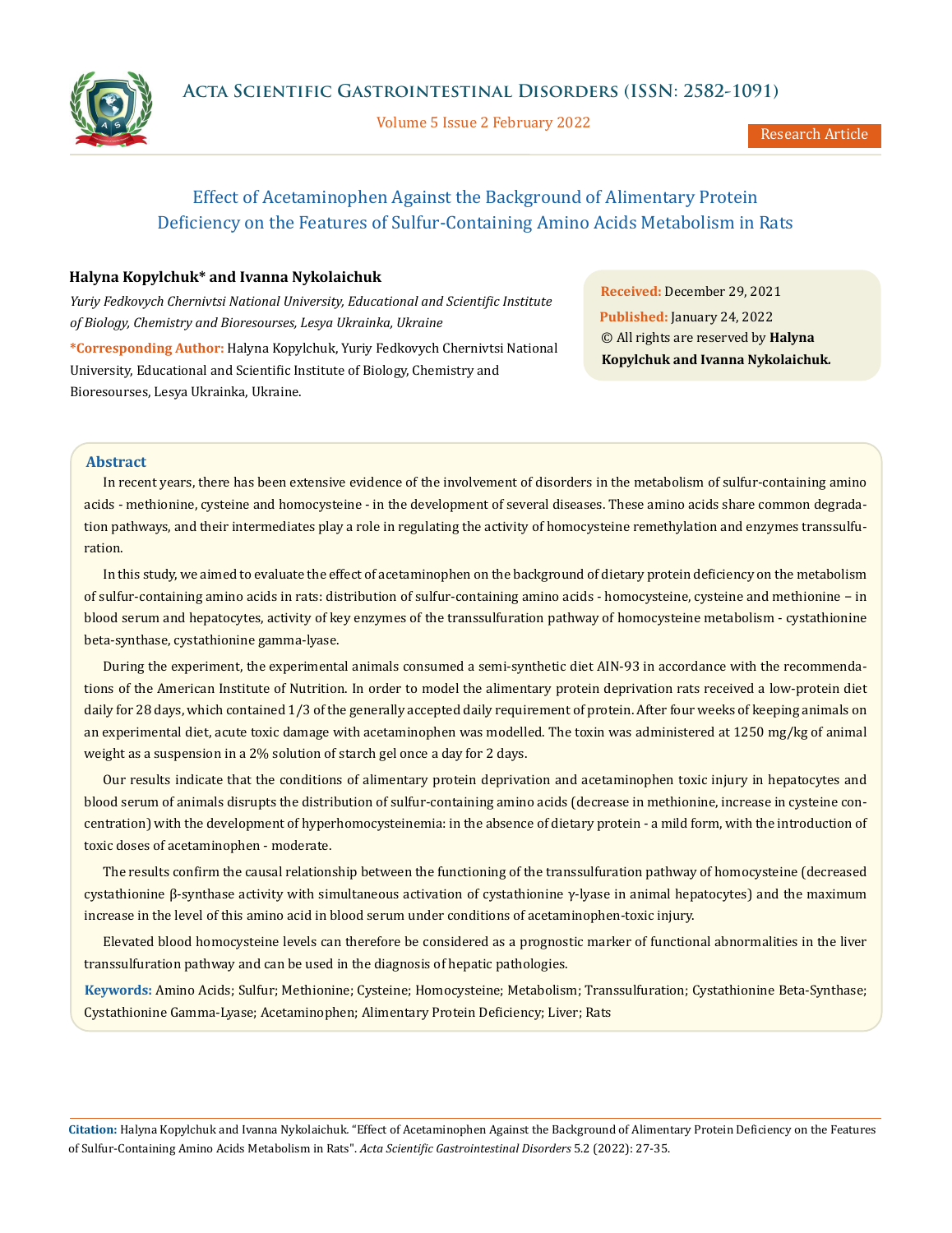#### **Introduction**

Recent decades have been characterized by a rapid increase in homeostatic organ pathologies developing against the background of nutritional imbalances in dietary intake  $[1,2]$ . Nutritional protein deficiency is usually accompanied by the development of protein-energy deficiency in the body and leads to depletion of the intracellular amino acid pool [3,4].

Quite often, the course of alimentary-dependent diseases is intensified by the use of a wide range of drugs. The most common analgesics-antipyretics nowadays invariably include acetaminophen (N-acetyl-p-aminophenol, paracetamol) [5,6]. The increased frequency of use in recent years has raised concerns about medication-associated lesions of the body [7,8].

Although acetaminophen-induced lesions have emerged as the leading cause of acute liver failure  $[9,10]$ , acetaminophen is now considered the main antipyretic and anti-inflammatory drug in CO-VID-19 treatment protocols [11-13].

At the same time, in scientific studies, acetaminophen is used as a model toxin to elucidate the mechanisms of hepatotoxicity [14,15].

Acetaminophen is almost completely metabolized in liver: a small amount (2 - 9%) is excreted unchanged, the rest is subject to glucuronidation (40 - 65%) and sulfation (25 - 35%), 5-12% of the drug is biotransformed by cytochrome P-450 system. (CYP 450) to form the highly toxic reactive metabolite N-acetyl-p-benzoquinonimine (NAPQI) [16,14].

In recent years, there has been extensive evidence of the involvement of disorders in the metabolism of sulfur-containing amino acids - methionine, cysteine and homocysteine (Hcy) - in the development of several diseases [18,19]. These amino acids share common degradation pathways, and their intermediates play a role in regulating the activity enzymes of homocysteine methylation and transsulfuration [20].

Remethylation of Hcy in liver occurs during reactions of the methionine cycle, which is completed by methionine regeneration through the use of 5-methyltetrahydrofolate or betaine, which act as donors of the methyl group. Another metabolic pathway occurs through transsulfuration, where cysteine is formed from Hcy,

which is involved in the synthesis of protein, taurine, hydrogen sulfate, and glutathione  $[21]$ . The transsulfuration pathway plays a significant role in eliminating potentially dangerous excess homocysteine and, according to some data, has a significant effect on its catabolism in the blood plasma (it changes almost 78%), whereas the conversion of Hcy to methionine provides utilization of only 2% of this compound [22].

Although the role of homocysteine in biochemical processes has been discussed for quite a long time, the main publications on the association of increased HC content with pathological conditions have appeared in recent years [20,23,24]. It is known that an increase in the content of Hcy in the blood causes an imbalance between its production and utilization pathways. At the same time, homocysteine level is considered as a pathogenic factor that can lead to the development of hyperhomocysteinemia, which is confirmed by the results of previous studies in dietary protein deficiency [25].

To evaluate the effect of acetaminophen against the background of alimentary protein deficiency on the metabolism of sulfur-containing amino acids in rats, we studied: distribution of sulfur-containing amino acids - homocysteine, cysteine and methionine - in blood serum and hepatocytes, activity of key enzymes of the transsulfuration pathway of homocysteine metabolism - сystathionine beta-synthase, сystathionine gamma-lyase.

#### **Results**

The results of our studies have shown that protein deficiency in the diet of the research groups of LPD and LPD+TI animals led to a significant decrease in methionine content (by 4.7 and 2.3 times as compared to the control) and cysteine (by 3 and 2 times respectively in comparison with the control) in hepatocytes (Table 1). At the same time, in the group of animals with toxic liver damage (TI) kept on a complete diet, there is a decrease in cysteine level (3 times compared to the control), while the amount of methionine remains at the control level.

An increased level of cysteine by 1.4-1.8 times compared to the control was registered in the blood serum of all experimental groups of animals (Table 2). At the same time, the direction of changes in methionine content is similar to its changes in hepatocytes and is determined by the provision of the diet with protein

**Citation:** Нalyna Kopylchuk and Ivanna Nykolaichuk*.* "Effect of Acetaminophen Against the Background of Alimentary Protein Deficiency on the Features of Sulfur-Containing Amino Acids Metabolism in Rats". *Acta Scientific Gastrointestinal Disorders* 5.2 (2022): 27-35.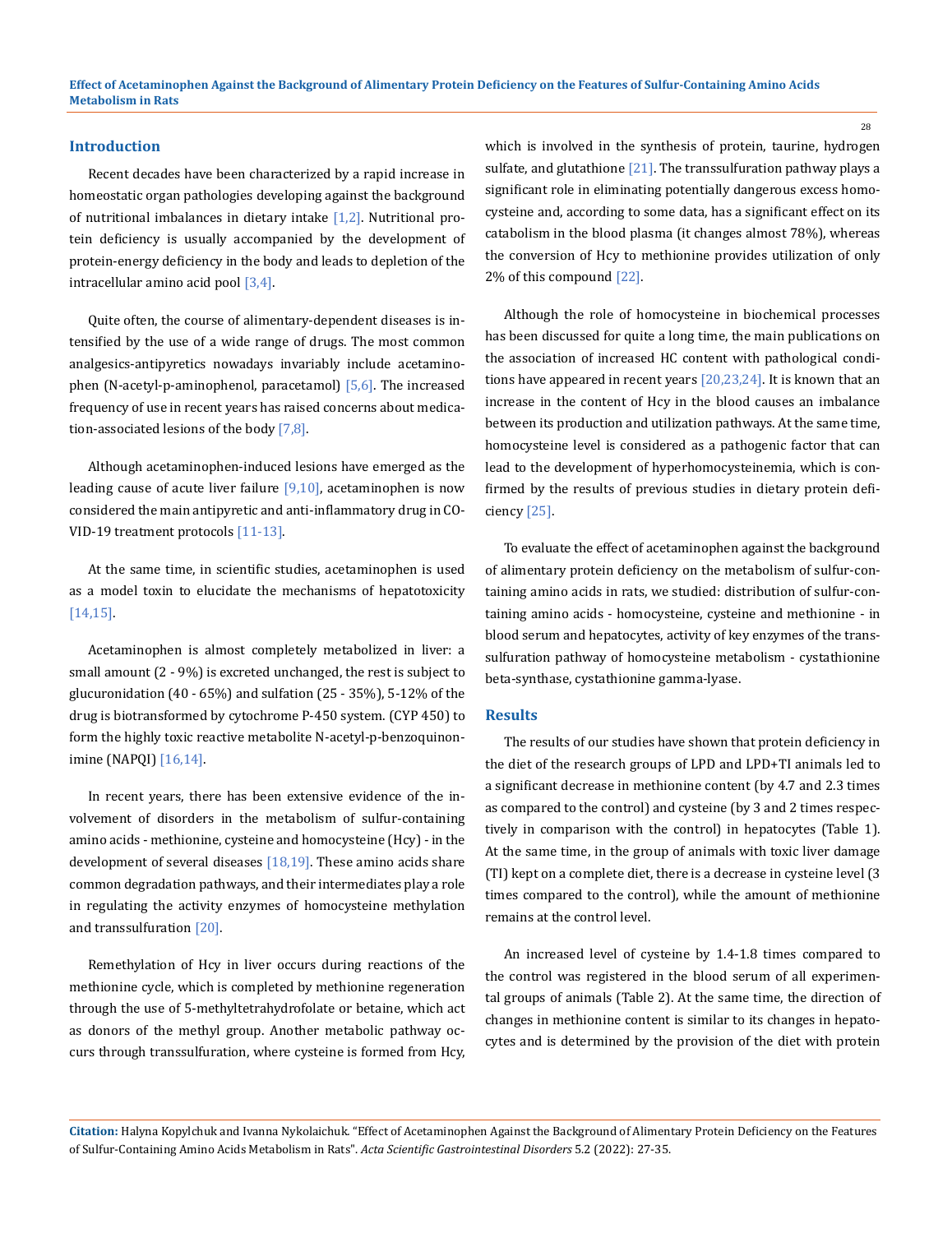| <b>Index</b>                | <b>Groups of animals</b> |                                  |                                  |                                 |  |
|-----------------------------|--------------------------|----------------------------------|----------------------------------|---------------------------------|--|
|                             |                          | LPD.                             | TI                               | $LPD+TI$                        |  |
| Methionine, umol/mg tissue  | $12.50 \ (\pm 1.08)$     | 2.68 ( $\pm$ 0.23) <sup>**</sup> | $13.29 \pm 1.12$                 | 5.36 $(\pm 0.45)$ <sup>**</sup> |  |
| Cysteine,<br>µmol/mg tissue | $22.22 (\pm 2.12)$       | 7.41 $(\pm 0.65)$ <sup>**</sup>  | 7.41 ( $\pm$ 0.53) <sup>**</sup> | $11.12 \ (\pm 0.96)^{**}$       |  |

**Table 1:** Content of sulfur-containing amino acids in rat hepatocytes during alimentary protein deprivation and acetaminophen toxic injury ( $M \pm m$ , n = 40).

Note (hereafter):

C - Animals Receiving a Complete Semi-Synthetic Diet (control).

LPD - Animals on A Low-Protein Diet.

TI - Animals Simulated by Acetaminophen Toxicity.

LPD+TI - Animals that were Simulated with Toxic Injury on Low-Protein Diet.

\*\* - All values are significant p < 0.0.

(decreasing in the LPD and LPD+TI groups) with preservation of the control level in the TI group (Table 2).

| Index                    | <b>Groups of animals</b> |                                  |                           |                                   |  |
|--------------------------|--------------------------|----------------------------------|---------------------------|-----------------------------------|--|
|                          |                          | <b>LPD</b>                       | ТI                        | $LPD+TI$                          |  |
| Methionine, µmol/L       | 5.54 $(\pm 0.48)$        | 3.58 ( $\pm$ 0.32) <sup>**</sup> | $6.25 (\pm 0.61)$         | 4.46 ( $\pm$ 0.40) <sup>**</sup>  |  |
| Cysteine,<br>$\mu$ mol/L | $8.15 (\pm 0.75)$        | $11.11 \ (\pm 1.02)^{**}$        | $18.52 \ (\pm 0.43)^{**}$ | 14.81 $(\pm 0.860)$ <sup>**</sup> |  |

**Table 2:** Sulfur-containing amino acid content in serum of rats during alimentary protein deprivation and acetaminophen toxic injury  $(M \pm m, n = 40)$ .

Note: \*\* - All values are significant p < 0.01*.*

As for the homocysteine content in the blood serum of rats that were on a low-protein diet (LPD), this index increased 2-fold compared with the values of the control group of animals, reaching a level of 28.2 ( $\pm$  1.94)  $\mu$ mol/L, which indicates the development of mild hyperhomocysteinemia (Figure 1).

In the TI and LPD+TI rat groups, the serum Hcy content was 51.5 (± 4.97) μmol/L and 52.9 (± 5.050) μmol/L, respectively, which in turn indicated the development of a moderate form of hyperhomocysteinemia.

The study of the activities of the main enzymes transsulfuration pathway of homocysteine in rat hepatocytes revealed a statistically probable decrease in cystathionine β-synthase activity in all experimental groups of animals (Figure 2a). The maximum decrease



**Figure 1:** Homocysteine content in serum of rats upon alimentary protein deprivation and acetaminophen toxic injury Note: \* - all values are significant p < 0.05

**Citation:** Нalyna Kopylchuk and Ivanna Nykolaichuk*.* "Effect of Acetaminophen Against the Background of Alimentary Protein Deficiency on the Features of Sulfur-Containing Amino Acids Metabolism in Rats". *Acta Scientific Gastrointestinal Disorders* 5.2 (2022): 27-35.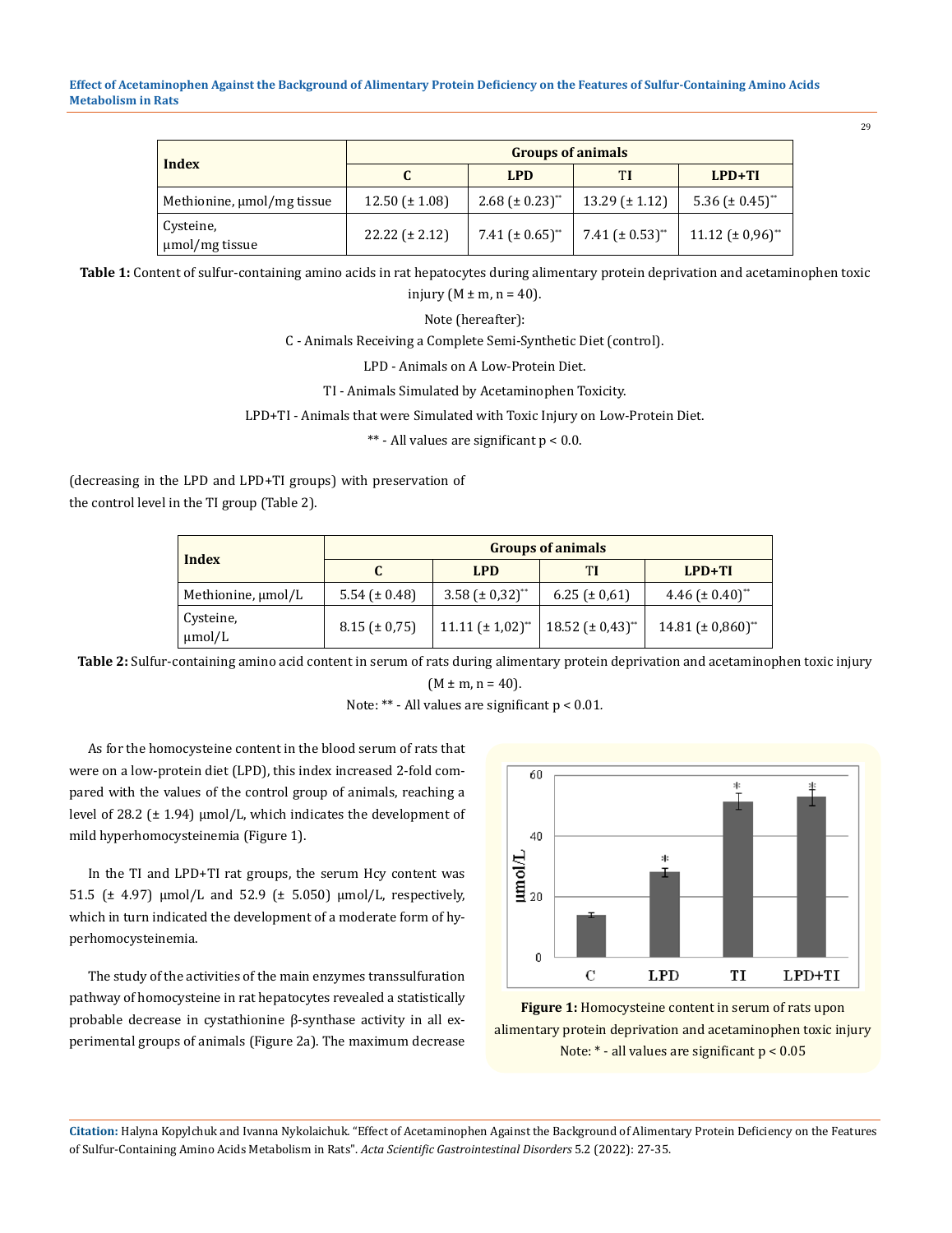in the index of the studied enzymatic activity (4-fold compared to the control) was observed in the groups of rats given toxic doses of acetaminophen, regardless of the protein feeding regime.

At the same time, we found an increase in the activity of cystathionine γ-lyase in the hepatocytes of all experimental groups of rats with maximum values when acetaminophen toxic doses were administered against the background of protein deficiency (3.5 fold as compared to the control) (Figure 2b).



**Figure 2:** Activity of cystathionine β-synthase (a) and cystathionine γ-lyase (b) under conditions of alimentary protein deprivation and acetaminophen toxicity Note: \* - all values are significant p < 0.05.



**Figure 3:** Content of sulfhydryl groups in rat hepatocytes under conditions of alimentary protein deprivation and acetaminophen toxic injury Note: \* - all values are significant p < 0.05.

A study of the content of protein sulfhydryl groups in rat hepatocytes during administration of acetaminophen and alimentary protein deficiency (Figure 3) showed a probable decrease in the indices as compared with the control in the groups of animals receiving toxic doses of acetaminophen regardless of the amount of protein in the diet.

#### **Discussion**

Sulfur-containing amino acids have common degradation pathways, and their intermediate metabolites act as regulators of homocysteine transsulfuration and remethylation enzyme activities [20].

Homocysteine is produced in the metabolic cycle of the essential amino acid methionine by its remethylation. Methionine is the only source of homocysteine in the body. Homocysteine content in food is very low, and it is the methionine and homocysteine requirements that are provided by food methionine [22].

Here, the analysis of the results obtained confirms the key and decisive role of protein deficiency in the impairment of methionine metabolism. Noting that an alternative pathway for homocysteine remethylation and methionine formation is the vitamin  $B_{12}$ independent transfer of the betaine methyl group to homocysteine involving betaine-homocysteine S-methyltransferase [26], we

**Citation:** Нalyna Kopylchuk and Ivanna Nykolaichuk*.* "Effect of Acetaminophen Against the Background of Alimentary Protein Deficiency on the Features of Sulfur-Containing Amino Acids Metabolism in Rats". *Acta Scientific Gastrointestinal Disorders* 5.2 (2022): 27-35.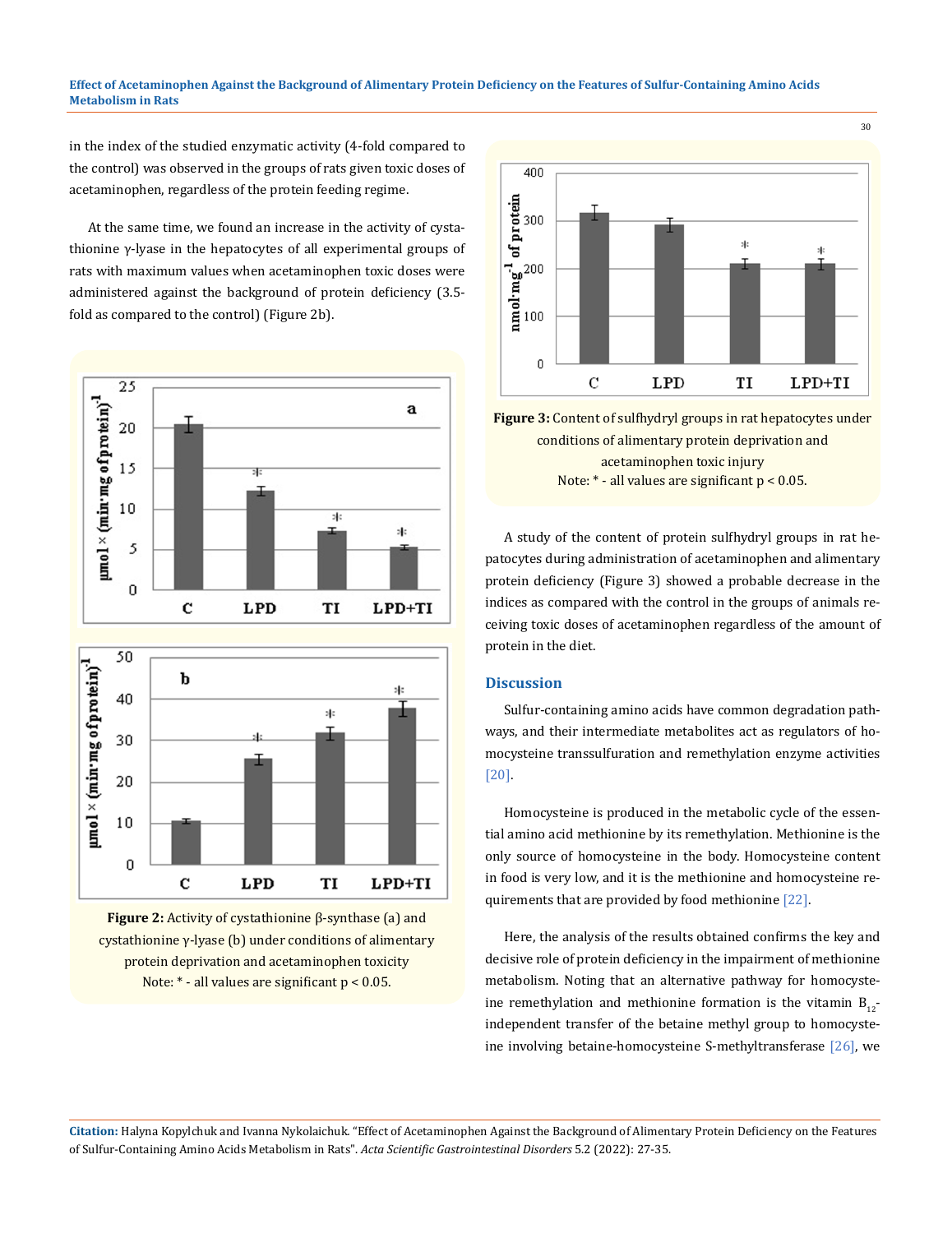hypothesize that it is this homocysteine conversion pathway that maintains methionine content at a stable level when toxic doses of acetaminophen are administered.

At the same time, homocysteine emerges as an intermediate in the synthesis of cysteine from methionine by transsulfuration. Therefore, it is understandable that a decrease in methionine content in liver cells of experimental groups of animals leads to a decrease in cysteine concentration.

Cysteine is a limiting link in glutathione synthesis [27]; it can be assumed that a decrease in the concentration of this amino acid would be paralleled by a decrease in the products of its synthesis. However, the results of the studies described in the paper [28] indicate a low relationship between cysteine levels and the products of its synthesis, which suggests several regulators of glutathione content. Glutathione is a reserve of cysteine in tissues and is regarded as a reserve and transport form of this amino acid in the body. It should be noted that the decreased level of cysteine in rat hepatocytes during protein deficiency and acute toxic injury is evidenced by the decreased content of reduced glutathione in liver cells.

The three-fold decrease of cysteine content in hepatocytes of animals with acetaminophen-induced injury has been shown in previous works to be accompanied by the development of oxidative stress, which is probably associated with increased utilization of sulfhydryl groups of cysteine for glutathione synthesis.

Therefore, the deficiency of methionine and cysteine in liver cells of protein-energy-deficient rats that we have found may be a consequence of both their alimentary deficiency and impaired synthesis.

It is known that the concentration of free amino acids in biological fluids and tissues is an integral indicator of homeostasis that characterises protein metabolism, and the patterns of amino acid pool formation in the body objectively reflect the state of metabolic balance.

Table 2 shows that both protein deficiency and the administration of toxic doses of acetaminophen have a unidirectional effect towards an increase in serum cysteine. One might assume that the increase in serum cysteine concentration is related to the fact, described in the literature, that there is a competitive relationship between individual sulphur-containing amino acids in transport systems. Cysteine takes part in I and II transport systems almost along with other sulphur-containing amino acids. Probably as part of the body's ensuring requirements, other amino acids, competing with cysteine for the transport protein, penetrate the biological cell membranes more easily than cysteine, which results in a higher serum content.

By analogy with the pathogenesis of hyperhomocysteinemia, the mechanism of adverse effects of excess cysteine may also be related to the covalent modification (cysteination) of proteins with consequent changes in their functional activity [29].

There is also a view expressed in the literature that there is an antagonistic relationship between homocysteine and cysteine contents. It has been noted that in the case of excess cysteine, homocysteine is displaced from mixed disulphides (protein-homocysteine type), and, instead, cysteine is incorporated.

Considering that the transport of cysteine through the ASC system [30] under hyperhomocysteinemia may work mainly on the release of this amino acid from the cell, an increase of its concentration in blood serum appears logical. In the blood, cysteine is mainly in an oxidised state, binding to proteins to form cystine and mixed disulphides. Cystine is transported into cells by system Xc<sup>−</sup> while exchanging for glutamate, which is also required for glutathione synthesis. Thus, it can be expected that GSH homeostasis in this case would be ensured by the regulation of cysteine transport between cells and the extracellular environment.

Homocysteine in blood plasma is known to occur predominantly in three forms: free homocysteine (1%), homocysteine disulfide with cysteine (homocysteine) (20 - 30%) and bound to protein, in particular to albumin (70 - 80%) [31]. The literature suggests that there is competition between homocysteine and cysteine for binding to blood albumin. It has been noted that in excess of cysteine, homocysteine is displaced from the albumin-homocysteine complex and cysteine is incorporated instead. Thus, homocysteine levels in the blood increase, and the hypercysteinemia that we have identified may be an additional pathogenetic factor in hyperhomocysteinemia.

In the literature, suggestions have been made that there is competition between homocysteine and cysteine for binding to blood

**Citation:** Нalyna Kopylchuk and Ivanna Nykolaichuk*.* "Effect of Acetaminophen Against the Background of Alimentary Protein Deficiency on the Features of Sulfur-Containing Amino Acids Metabolism in Rats". *Acta Scientific Gastrointestinal Disorders* 5.2 (2022): 27-35.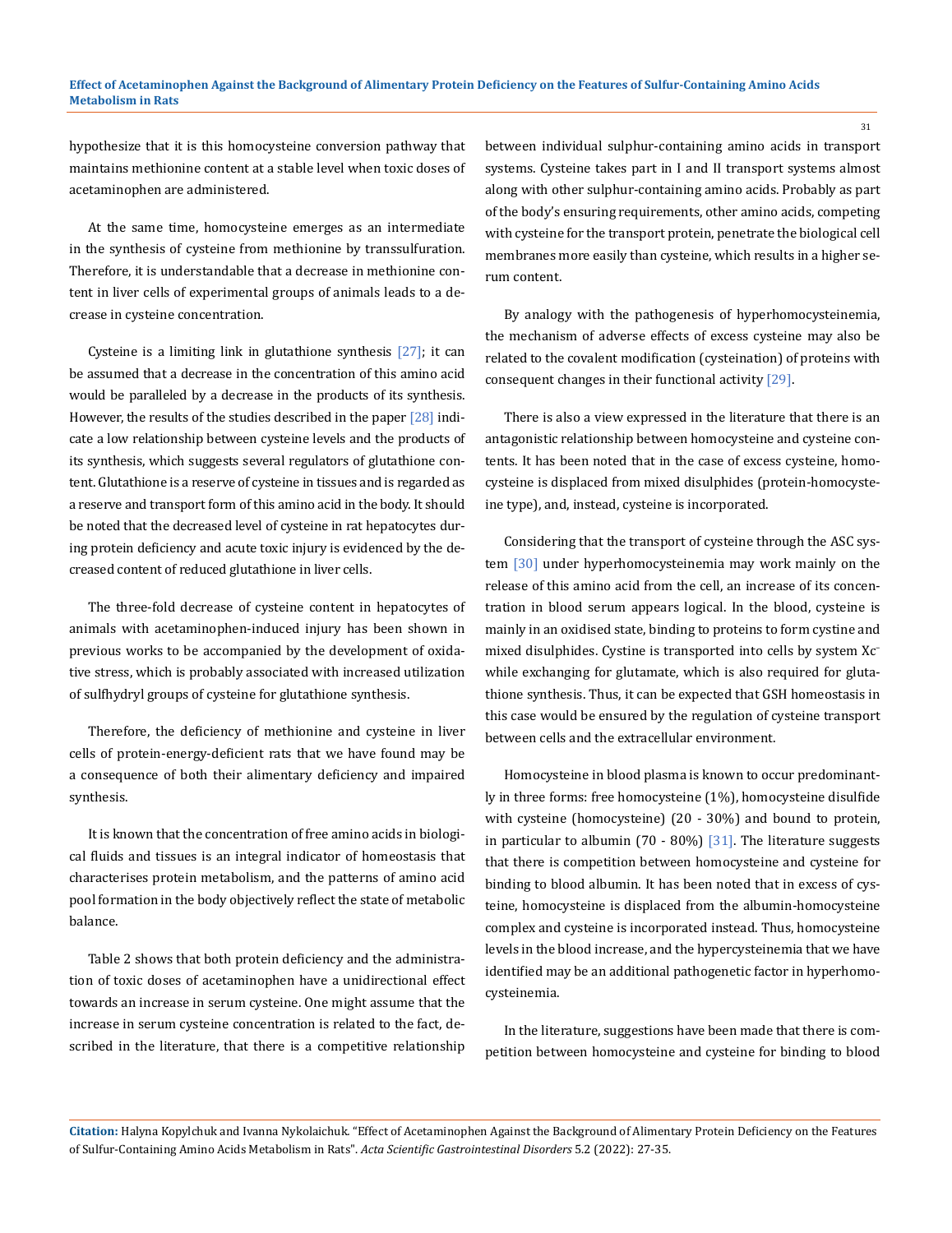albumin. It has been noted that with excess cysteine, homocysteine is displaced from the albumin-homocysteine complex and instead, cysteine is incorporated. Thus, homocysteine levels in the blood increase, and the hypercysteinemia that we have identified may be an additional pathogenetic factor in hyperhomocysteinemia.

Since the kidneys are the main organ of homocysteine catabolism, capable of utilising up to 20% of plasma homocysteine during the passage of arterial blood through them  $[20]$ , signs of acute interstitial nephritis and renal papillary necrosis identified in our laboratory can be considered another factor of plasma homocysteine accumulation, whereby the filtering capacity of homocysteine by the kidneys will be significantly reduced.

Studies [32] have shown that hyperhomocysteinemia is a metabolic disorder associated with the progression of hepatic fibrosis. The profibrogenic effect of hyperhomocysteinemia can occur both through the direct effects of homocysteine and through the metabolic disorders associated with hyperhomocysteinemia. It is shown that homocysteine initiates the expression of tissue inhibitor of metalloproteinase-1 in co-culture of hepatocytes and hepatic stellate cells and plays the role of hepatic fibroblast promoter. Mediated mechanisms of the profibrogenic effects of excess homocysteine are reduction of vasodilator production in the liver, inhibition of methylation, initiation of oxidative stress, and development of steatosis.

The main way to eliminate a potentially dangerous excess of homocysteine in hyperhomocysteinemia is its transsulfuration with the formation of cysteine. In this process homocysteine condenses with serine to form cystathionine in a reaction catalysed by cystathionine β-synthase and under physiological conditions virtually irreversible. Cystathionine is further degraded by cystathionine γ-lyase to form cysteine, ammonia and α-ketobutyrate. Excess cysteine is oxidised to taurine and inorganic sulphate [33].

We found that the maximum decrease in the index of the studied enzymatic activity was observed in the groups of rats which were administered toxic doses of acetaminophen regardless of the protein nutrition regime. Noteworthy is the fact that in parallel with a decrease in cystathionine β-synthase activity in animals of the experimental groups, a state of moderate hyperhomocysteinemia develops.

On the other hand, one can assume that already at the first stage of homocysteine utilization under these conditions, the mechanisms of homocysteine transsulfuration are disrupted, an excess of this amino acid in the liver will lead to accumulation of S-adenosyl homocysteine, a potent inhibitor of methyltransferases in cells and, as a result, disruption of methylation processes, which acts as a key pathogenesis of hyperhomocysteinemia. It is known that the accumulation of homocysteine in cells automatically increases the concentration of S-adenosylhomocysteine, and a clear relationship is established between the levels of both compounds [34].

Given the data in table 1 regarding methionine content in hepatocytes, one possible mechanism for the inhibition of cystathionine β-synthase activity may be low levels of S-adenosylmethionine, an allosteric activator of cystathionine β-synthase  $[26]$ .

The decrease in cystathionine β-synthase activity is obviously accompanied by a decrease in cystathionine, a substrate for the next enzyme of the transsulfuration pathway, cystathionine γ-lyase. Therefore, the seemingly paradoxical fact of increased cystathionine γ-lyase activity (Figure 2b) that we have established can be explained by the activation of an alternative condensation reaction of 2 homocysteine molecules to form homocysteinlactone and hydrogen sulfide [35].

Due to the production of hydrogen sulfide, cystathionine γ-lyase functions as a sulfhydrase of cysteine-containing proteins, regulating their functions by sulfhydrogenation through the conversion of SH-groups to SSH- groups at specific cysteine residues [36]. Most likely, the data obtained testify to the modification of SH-groups which may be accompanied by changes in the conformational structure of protein molecules. Moreover, changes in the content of SH groups in proteins reflect the causal relationship between thiol metabolism disorder and the development of hyperhomocysteinemia.

## **Materials and Methods**

#### **Animals**

White outbred rats aged 2.5 - 3 months and weighing 130 - 150g were used for the study. All animal procedures were performed according to international recommendations of the European Convention for the Protection of Vertebrate Animals Used for Experimental and Other Scientific Purposes (Strasburg, 1986), «General Ethical Principles for Animal Experiments», approved by the First National Congress on Bioethics (Kyiv, Ukraine, 2001).

**Citation:** Нalyna Kopylchuk and Ivanna Nykolaichuk*.* "Effect of Acetaminophen Against the Background of Alimentary Protein Deficiency on the Features of Sulfur-Containing Amino Acids Metabolism in Rats". *Acta Scientific Gastrointestinal Disorders* 5.2 (2022): 27-35.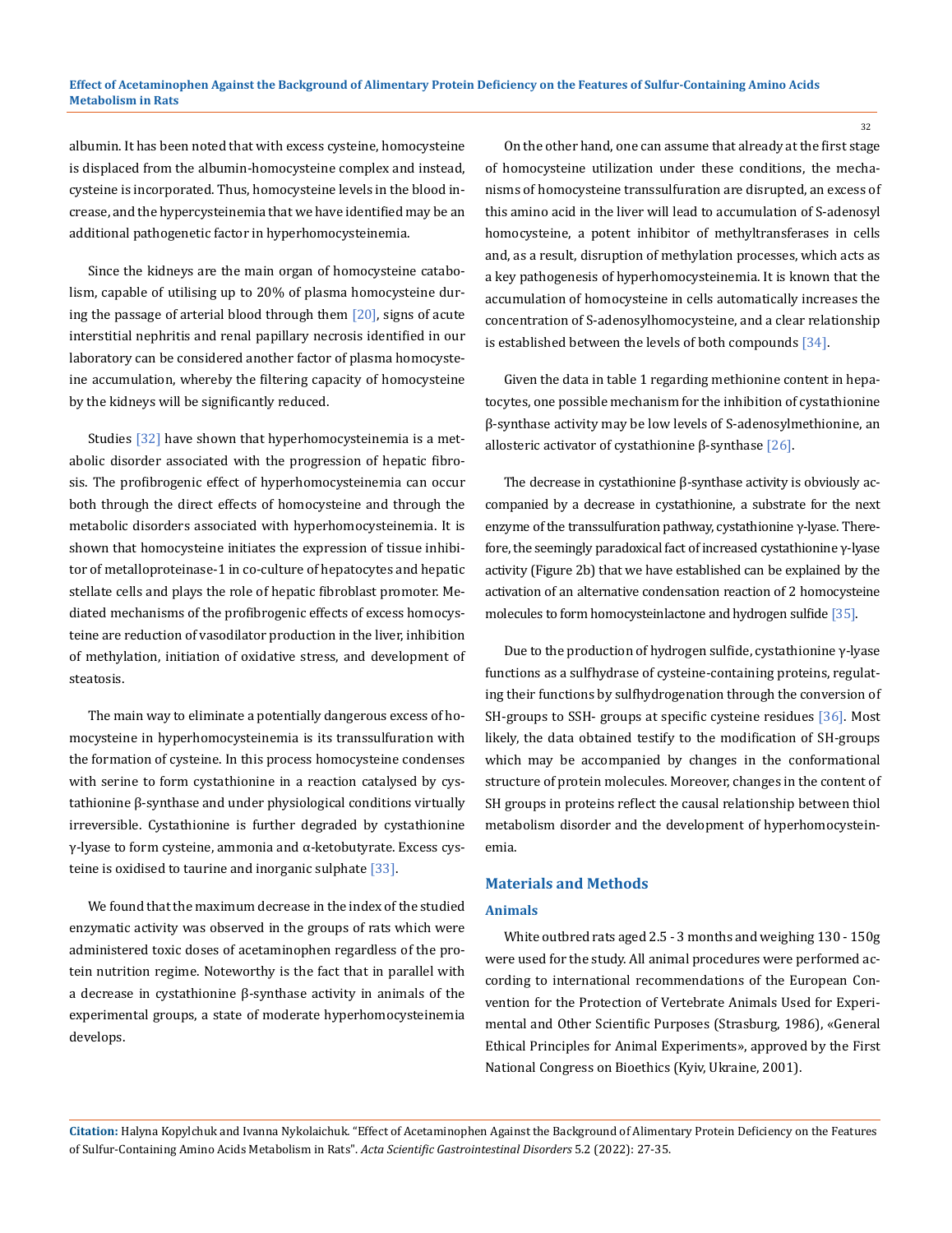During the experiment, animals consumed a semi-synthetic diet AIN-93 in accordance with the recommendations of the American Institute of Nutrition on the principle of рair-feeding [37].

Acute toxic liver injury was simulated by administering acetaminophen per os to experimental animals at the rate of 1250 mg/kg (0.5 LD $_{50}$ ) of animal weight in the form of suspension in 2% starch gel solution once a day for 2 days [3].

The research model involved dividing the animals into groups

- Animals kept on a semi-synthetic diet balanced for all nutrients - control group (C).
- Animals kept on a semi-synthetic low-protein diet for 4 weeks prior to the experiment (1/3 of the normal daily protein requirements) (LPD).
- Animals that received acute acetaminophen-induced toxic injury (TI) after being fed a complete semi-synthetic diet
- Animals with acute toxic injury modeled against the background of alimentary protein deficiency (LPD+TI).

Cervical dislocation of the studied animals under light ether anesthesia was performed on days 28 and 31 of the experiment.

## **Isolation of hepatocytes**

Hepatocytes were isolated using a non-enzymatic method. The liver tissues were perfused with Hanks' solution (37°C) followed by the addition of 2 mM EDTA to attenuate intercellular contacts [38]. Hepatocytes were obtained by low-speed centrifugation (80 g), then resuspended in Hanks' solution without EDTA and counted in a Goryaev chamber under a Spencer microscope (USA) after staining with 0.2% trypan blue solution. Hepatocyte viability was 94±2%.

## **Chromatography**

Determination of methionine and cysteine content in proteinfree blood serum and hepatocyte samples was performed using a T-339 automatic amino acid analyzer from Microtechna (Czech Republic).

#### **Enzyme-linked immunosorbent assay (ELISA)**

Homocysteine concentration in blood plasma was determined by enzyme immunoassay using Axis-Shield kit (UK).

#### **Enzymatic activity**

The activity of cystathionine γ-lyase was assessed by the amount of formed hydrogen sulfide. The reaction medium contained 0.67 mM pyridoxal phosphate, 3.3 mM L-cysteine, 0.083 M tris-HCl buffer, pH 8.5. The obtained samples were incubated at 37°C in tubes sealed with foil (to avoid loss of  $\rm H_2 S$ ). The reaction was stopped by cooling the tubes on ice, and a 1% solution of zinc acetate, 20 mM N, N-dimethyl paraphenyldiamine in 7.2 M HCl, and 30 mM FeCl, in 1.2 M HCl was added. After deproteinization, the extinction of the supernatant was measured on a CARY 60 spectrophotometer (USA) at 670 nm.

Cystathionine β-synthase activity was calculated as the difference between the total activity (cystathionine γ-lyase + cystathionine β-synthase) and cystathionine γ-lyase activity. To determine total enzyme activity, we used medium that contained 0.67 mM pyridoxal phosphate, 3.3 mM L-cysteine, 0.083 M tris-HCl buffer, pH 8.5-, and 3.3-mM homocysteine at final concentrations [39].

## **Determination of the content of thiol groups in proteins**

The content of thiol groups in proteins (SH-groups) was determined by the method based on the use of 5,5'-dithio-bis-2-nitrobenzoic acid (DTNBA), which reacts with SH-groups, forming a mixed disulfide and releasing a thionitrophenyl anion, whose amount is directly proportional to the number of free SH-groups in the proteins reacted with DTNBA [40].

The protein content in the experimental samples was determined by the Bradford method.

#### **Statistical data analysis**

Statistical analysis of the data was performed using Microsoft Office Excel 2016 (activation key JXTBB-4NX7D-B2PBT-32HKF-WFG9) and STATISTICA 6.0. The values obtained in the groups of experimental animals were compared with the control using Student's t-test and non-parametric Mann-Whitney U test. For this purpose we calculated the arithmetic mean of independent determinations and standard deviations. The data were considered significant when  $p \le 0.05$  (\*),  $p \le 0.01$  (\*\*).

## **Conclusions**

Thus, in alimentary protein deprivation and acetaminophen toxic injury, the distribution of sulphur-containing amino acids in

**Citation:** Нalyna Kopylchuk and Ivanna Nykolaichuk*.* "Effect of Acetaminophen Against the Background of Alimentary Protein Deficiency on the Features of Sulfur-Containing Amino Acids Metabolism in Rats". *Acta Scientific Gastrointestinal Disorders* 5.2 (2022): 27-35.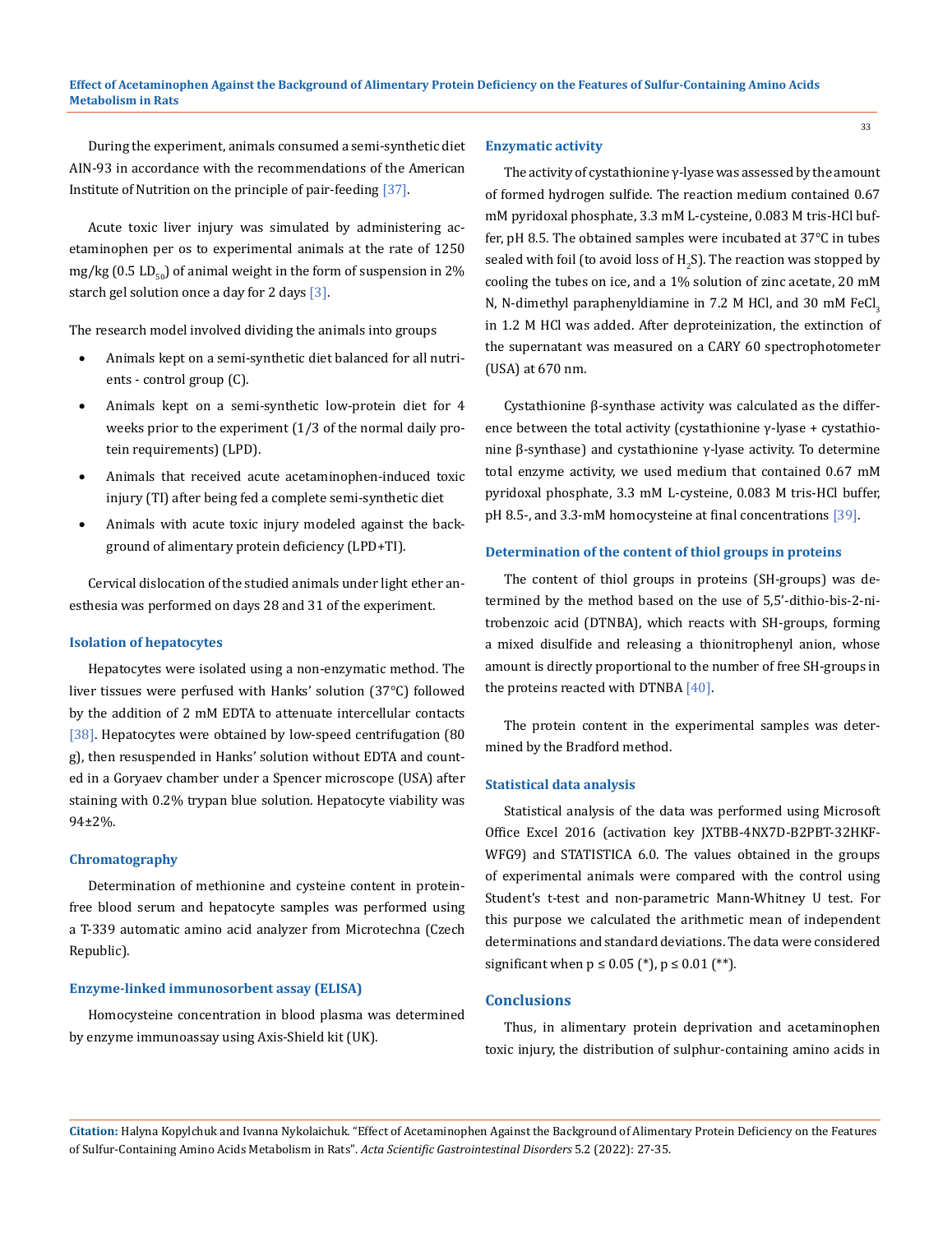hepatocytes and serum of animals is distorted with the development of hyperhomocysteinemia. At that, the most significant disturbance of transsulfuration pathway of homocysteine metabolism, characterised by decrease of cystathionine β-synthase activity with simultaneous activation of cystathionine γ-lyase in animal hepatocytes, occurs with administration of toxic doses of acetaminophen. Elevated blood homocysteine levels can therefore be considered as a prognostic marker of functional abnormalities in the liver transsulfuration pathway and can be used in the diagnosis of hepatic pathologies.

The data we obtained bring out the key points in understanding the metabolic processes of methionine, homocysteine and cysteine in the liver under dietary protein deficiency and acetaminophen toxic damage. It seems important to reveal the role of interrelated metabolic transformations of sulfur-containing amino acids in the development of nutritional hepatopathologies as well as possible ways of their correction.

## **Author Contributions**

Conceptualization, H.K.; formal analysis, H.K.; data collection, I.N; writing - original draft preparation, H.K. and I.N; writing - review and editing, H.K. and I.N; supervision, H.K. All authors have read and agreed to the published version of the manuscript.

## **Funding**

This research received no external funding.

## **Conflicts of Interest**

The authors declare no conflict of interest.

## **Bibliography**

- 1. Batool R., *et al.* ["Protein-energy malnutrition: a risk factor for](https://pubmed.ncbi.nlm.nih.gov/24915388/)  various ailments". *[Critical Reviews in Food Science and Nutri](https://pubmed.ncbi.nlm.nih.gov/24915388/)tion*[55 \(2015\): 242-553.](https://pubmed.ncbi.nlm.nih.gov/24915388/)
- 2. Kitada M., *et al.* ["The impact of dietary protein intake on lon](https://pubmed.ncbi.nlm.nih.gov/30975545/)[gevity and metabolic health".](https://pubmed.ncbi.nlm.nih.gov/30975545/) *EBioMedicine* 43 (2019): 632- [640.](https://pubmed.ncbi.nlm.nih.gov/30975545/)
- 3. Kopylchuk HP., *et al.* ["Indexes of citrulline metabolism in rat](https://www.researchgate.net/publication/339119011_Indexes_of_citrulline_metabolism_in_rat_liver_under_the_toxic_injury_against_the_background_of_alimentary_protein_deficiency)  [liver under the toxic injury against the background of alimen](https://www.researchgate.net/publication/339119011_Indexes_of_citrulline_metabolism_in_rat_liver_under_the_toxic_injury_against_the_background_of_alimentary_protein_deficiency)tary protein deficiency". *[Ukrainian Biochemical Journal](https://www.researchgate.net/publication/339119011_Indexes_of_citrulline_metabolism_in_rat_liver_under_the_toxic_injury_against_the_background_of_alimentary_protein_deficiency)* 92 [\(2020\): 113-119.](https://www.researchgate.net/publication/339119011_Indexes_of_citrulline_metabolism_in_rat_liver_under_the_toxic_injury_against_the_background_of_alimentary_protein_deficiency)
- 4. Morris CR., *et al.* ["Acquired Amino Acid Deficiencies: A Focus](https://pubmed.ncbi.nlm.nih.gov/28388380/)  on Arginine and Glutamine". *[Nutrition in Clinical Practice](https://pubmed.ncbi.nlm.nih.gov/28388380/)* 32 [\(2017\): 30-47.](https://pubmed.ncbi.nlm.nih.gov/28388380/)
- 5. Chiew AL., *et al.* ["Interventions for paracetamol \(acetamino](https://pubmed.ncbi.nlm.nih.gov/29473717/)phen) overdose". *[Cochrane Database of Systematic Reviews](https://pubmed.ncbi.nlm.nih.gov/29473717/)* [\(2018\): CD003328.](https://pubmed.ncbi.nlm.nih.gov/29473717/)
- 6. [Aminoshariae A and Khan A. "Acetaminophen: old drug, new](https://pubmed.ncbi.nlm.nih.gov/25732401/)  issues". *[Journal of Endodontics](https://pubmed.ncbi.nlm.nih.gov/25732401/)* 41 (2015): 588-593.
- 7. Normandin PA., *et al.* ["Hidden Danger: Pediatric Acetamino](https://pubmed.ncbi.nlm.nih.gov/32943216/)[phen Overdose Unintentional and Intentional Emergencies".](https://pubmed.ncbi.nlm.nih.gov/32943216/)  *[Journal of Emergency Nursing](https://pubmed.ncbi.nlm.nih.gov/32943216/)* 46 (2020): 914-922.
- 8. [Wongm A and Graudins A. "Risk prediction of hepatotoxicity](https://www.tandfonline.com/doi/abs/10.1080/15563650.2017.1317349?journalCode=ictx20)  in paracetamol poisoning". *[Clinical Toxicology \(Philadelphia\)](https://www.tandfonline.com/doi/abs/10.1080/15563650.2017.1317349?journalCode=ictx20)*  [55 \(2017\): 879-892.](https://www.tandfonline.com/doi/abs/10.1080/15563650.2017.1317349?journalCode=ictx20)
- 9. [Ramachandran A and Jaeschke H. "Acetaminophen Hepatotox](https://pubmed.ncbi.nlm.nih.gov/30849782/)icity". *[Seminars in Liver Disease](https://pubmed.ncbi.nlm.nih.gov/30849782/)* 39 (2019): 221-234.
- 10. Popiolek I., *et al.* ["Risk Factors for Hepatotoxicity Due to](https://www.mdpi.com/1648-9144/57/8/752/htm)  [Paracetamol Overdose in Adults".](https://www.mdpi.com/1648-9144/57/8/752/htm) *Medicina (Kaunas)* 57 [\(2021\): 752.](https://www.mdpi.com/1648-9144/57/8/752/htm)
- 11. [Shader RI. "Acetaminophen \(Paracetamol\), COVID-19, and](https://pubmed.ncbi.nlm.nih.gov/33443969/)  [Misleading Conclusions: A Commentary".](https://pubmed.ncbi.nlm.nih.gov/33443969/) *Journal of Clinical [Psychopharmacology](https://pubmed.ncbi.nlm.nih.gov/33443969/)* 41 (2021): 98-99.
- 12. [Sestili P and Fimognari C. "Paracetamol-Induced Glutathione](https://www.frontiersin.org/articles/10.3389/fphar.2020.579944/full)  [Consumption: Is There a Link with Severe COVID-19 Illness?"](https://www.frontiersin.org/articles/10.3389/fphar.2020.579944/full)  *[Frontiers in Pharmacology](https://www.frontiersin.org/articles/10.3389/fphar.2020.579944/full)* 11 (2020): 579944.
- 13. Tan SHS., *et al.* ["Medications in COVID-19 patients: summariz](https://pubmed.ncbi.nlm.nih.gov/32445030/)[ing the current literature from an orthopaedic perspective".](https://pubmed.ncbi.nlm.nih.gov/32445030/)  *[International Orthopaedics](https://pubmed.ncbi.nlm.nih.gov/32445030/)* 44 (2020): 1599-1603.
- 14. Zhou Z., *et al.* ["Orostachys japonicus ameliorates acetamino](https://pubmed.ncbi.nlm.nih.gov/32946962/)[phen-induced acute liver injury in mice".](https://pubmed.ncbi.nlm.nih.gov/32946962/) *Journal of Ethnopharmacology* [265 \(2021\): 113392.](https://pubmed.ncbi.nlm.nih.gov/32946962/)
- 15. Torres S., *et al.* ["Endoplasmic Reticulum Stress-Induced Up](https://pubmed.ncbi.nlm.nih.gov/31029706/)[regulation of STARD1 Promotes Acetaminophen-Induced](https://pubmed.ncbi.nlm.nih.gov/31029706/)  Acute Liver Failure". *Gastroenterology* [157 \(2019\): 552-568.](https://pubmed.ncbi.nlm.nih.gov/31029706/)
- 16. [McGill MR and Hinson JA. "The development and hepatotoxic](https://pubmed.ncbi.nlm.nih.gov/33103516/)[ity of acetaminophen: reviewing over a century of progress".](https://pubmed.ncbi.nlm.nih.gov/33103516/)  *[Drug Metabolism Reviews](https://pubmed.ncbi.nlm.nih.gov/33103516/)* 52 (2020): 472-500.
- 17. [Guengerich FP. "Cytochrome P450 2E1 and its roles in dis](https://pubmed.ncbi.nlm.nih.gov/32198084/)ease". *[Chemico-Biological Interactions](https://pubmed.ncbi.nlm.nih.gov/32198084/)* 322 (2020): 109056.

**Citation:** Нalyna Kopylchuk and Ivanna Nykolaichuk*.* "Effect of Acetaminophen Against the Background of Alimentary Protein Deficiency on the Features of Sulfur-Containing Amino Acids Metabolism in Rats". *Acta Scientific Gastrointestinal Disorders* 5.2 (2022): 27-35.